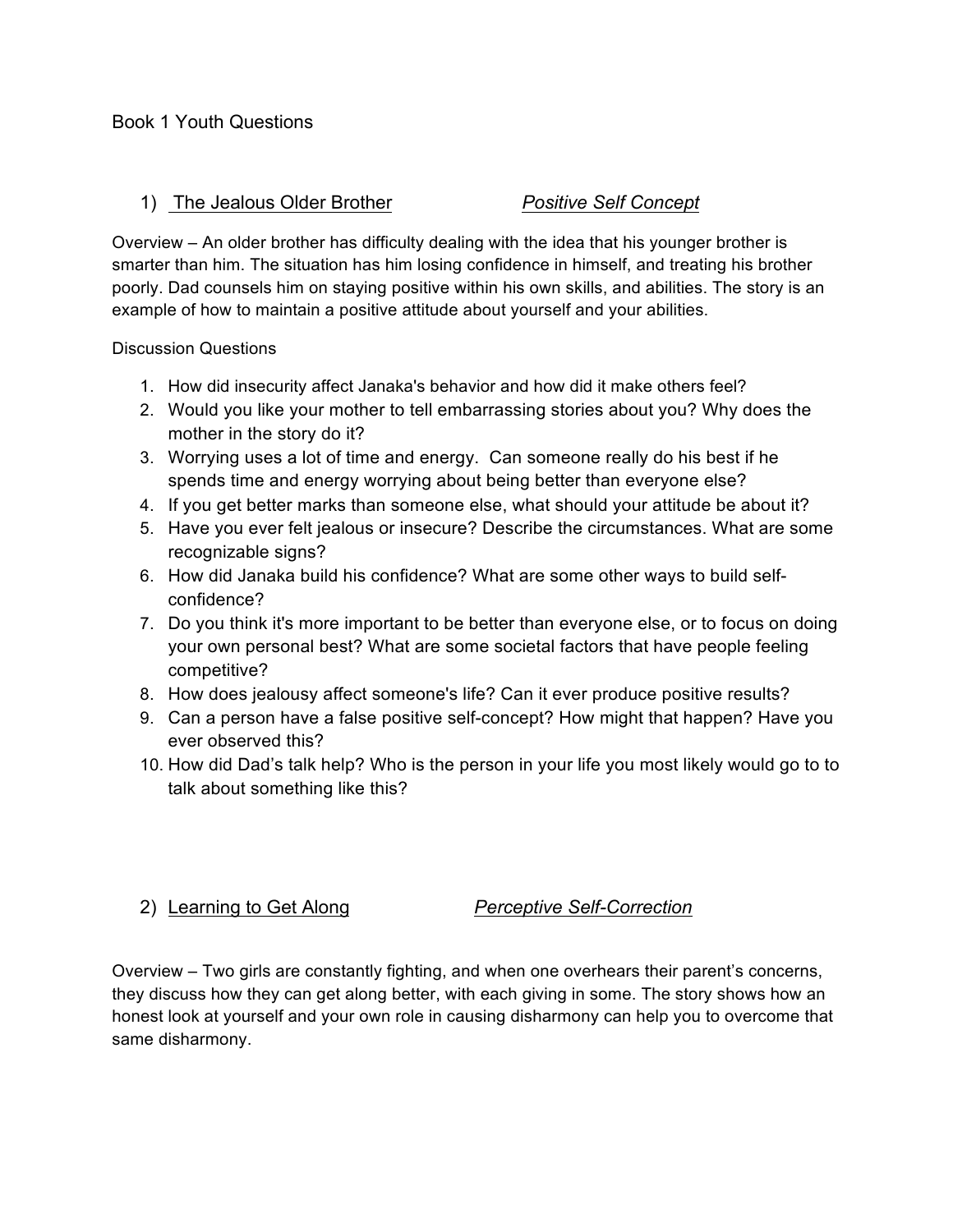Discussion Questions

- 1. Why do you think their parents are so upset about their quarrels?
- 2. What was the event that started to bring about change? Have you ever had a single event you can recognize as the beginning of a change?
- 3. Is it smarter to be upset about how someone else behaves, or to focus on improving one's own behavior? Whose behavior can a person actually change?
- 4. Do you think the girls will be able to apply the same methods to improve their relationships with other people?
- 5. Is it just part of growing up to fight with siblings?
- 6. Can anger be worked with it when you're in the middle of it, or is it important to step back?
- 7. Do you think the parents in the story nagged too much about this?
- 8. Do you get along better with some people than others? Is that because of you or because of them?
- 9. What was the worst fight you've ever had with a sibling? Was it resolved? If not, could you still resolve it later, like now?
- 10. In a relationship, there is usually give and take on both sides. Have you ever been in a situation where you felt like you were the only one giving in some? What could you do about it if the other person is unwilling to do their part?

# 3) Learning from a Bully *Powerful Self Control*

Overview – A boy is bullied on a bus and at school. Since he can't fight back, he starts taking his anger out on his younger brother. With Dad's counselling on self-control, he realizes that not reacting will end the cycle. He uses self-control to not react, and it works successfully.

- 1. Were there parts of this story that seemed unrealistically simple? If so, which ones?
- 2. Why do you think Easan tried to convince his father that Jothi's behavior at school was the problem?
- 3. How did Easan's father advise him to stop the bullying? Did that advice work? Why?
- 4. Why do you think Rohit bullies? What are some factors that create bullies?
- 5. If you can ignore a bully, assuming that the bullying is fairly extreme, what does it tell you about your self-control?
- 6. What might you do if the bully is someone closer who is not supposed to bully at all, like a parent or a teacher?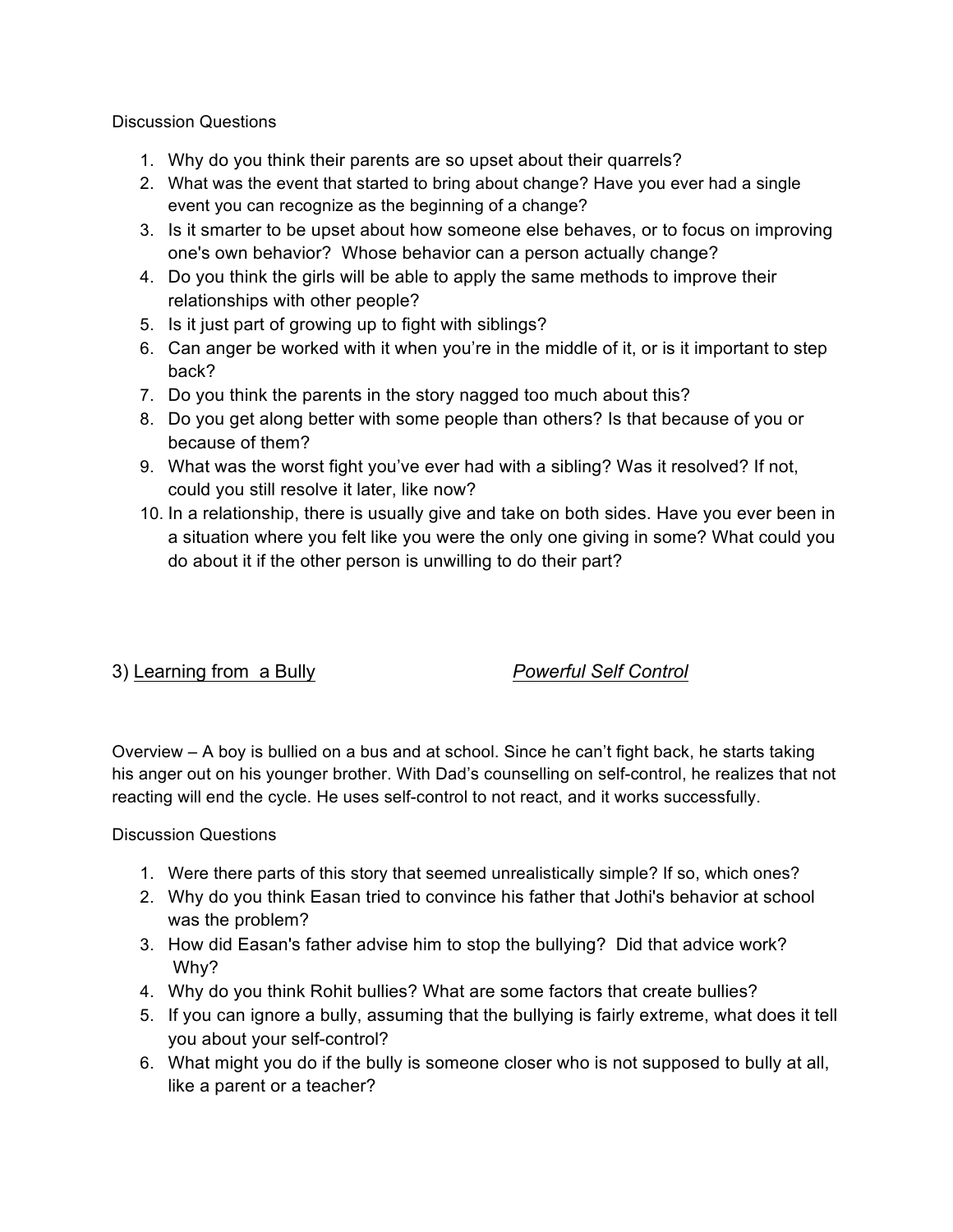- 7. How might using self-control in one area of life help you with using it in another area of life? For example, if you can ignore taunting, how could that help you with fasting?
- 8. Why do teachers ask kids to raise their hands and be acknowledged before speaking? What are the effects in the classroom overall? Can the same principle be applied to understanding all of society?
- 9. Think back on your life. In what situation do you think you practised the most selfcontrol? What did you do to develop it or enhance it?
- 10. In some situations, we seem to have less self-control than in others. What are some factors that might be limiting to our self control?

# 4) The Professor's Challenge *Profound Self-Confidence*

Overview – In an architecture class a student who has been trained in carpentry excels, while classmates fail, because of his self-confidence built during childhood. His confidence is compared to other students who didn't have the same kind of practical component in childhood. The story illustrates how self-confidence is built, and then is a helpful personality trait in adulthood.

## Discussion Questions

- 1. Why did Dad think it was important to teach carpentry skills to Anand?
- 2. Why do you think the architecture professor uses a hands-on, down-to-earth approach in his class?
- 3. Have you ever had the opportunity to learn to do something useful, really well? What is it?
- 4. How was Anand's confidence built over the years?
- 5. What was the stark contrast between Jack's and Anand's approach to the door? Have you ever been in a situation where you could say, "No problem", but someone else said, "No way."
- 6. What is your best physical or hands-on skill? Why are you good at that?
- 7. What is a skill you would like to learn? How could you go about learning it?
- 8. How is doing something better than thinking about doing something? (the same 'something')
- 9. Is it possible to be too confident? What might be a drawback of this?
- 10. What is the difference between false confidence and quiet confidence? What are some conditions that might lead to someone having false confidence?

5) Living a Fulfilling Life *Playful Self Contentment*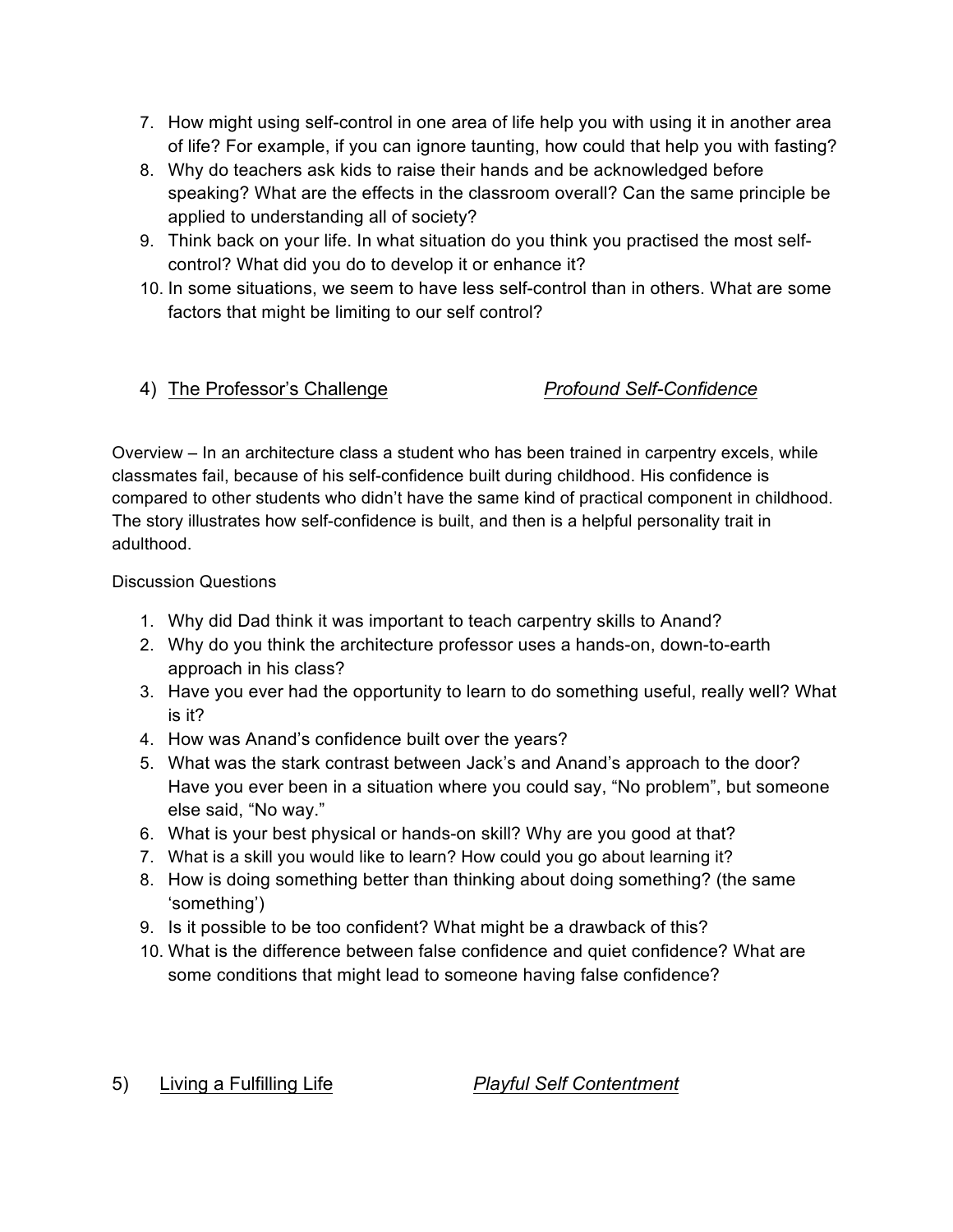Overview – The story is about two contrasting families. One owns a small business and makes a decent living from it, allowing for some free time and fun. The other, in contrast, is overworked, has high goals in education and wealth, but is bitter and unhappy. The story explores ways to find the happier contented side.

Discussion Questions

- 1. Do you think people learn more from things they enjoy doing, or from things they feel like they "have" to do?
- 2. What does Uncle Kumar regard as the most important thing in life? Does he seem to think anything else is important too?
- 3. Discuss the advantages of having a family business, vs. working for someone else.
- 4. Do you think people who come from poverty are more likely to be like Uncle? If so, why?
- 5. Do you feel too busy? If so, what could you do about it, if anything?
- 6. What are some health problems that can result from being overworked?
- 7. Which family do you think your family is more like? Which one would you like it to be more like? Is it possible to change?
- 8. What are some societal pressures to go Uncle's way of hard work and more hard work?
- 9. Do you have a daily down time set aside just for relaxing? Does your family have a weekly time when you all just relax?
- 10. Where is happiness found? (Sometimes this question can be answered best by listing where it is not found.)

# 6) How Ganesha Saved Usha *Pious Character*

Overview – Usha, a Hindu girl with roots in India recalls her visit to India when she is young, which enabled her faith in Ganesha. In teenage years she begins to question that faith. When a group of friends invites her on a camping trip, she doesn't go because of one girl whom she dislikes. The friends get into a car accident and Usha realizes it was Ganesha signalling for her not to go. The event renews her faith, illustrating how to remember Ganesha, and the Gods.

- 1. What experience did Usha have at the Siddhi Vinayaka temple in Mumbai? Do experiences like this, and the one suggesting she was her own grandmother reincarnated, seen normal, or odd to you?
- 2. Why did Usha change her behavior in order to fit in with the new friends she meets in high school?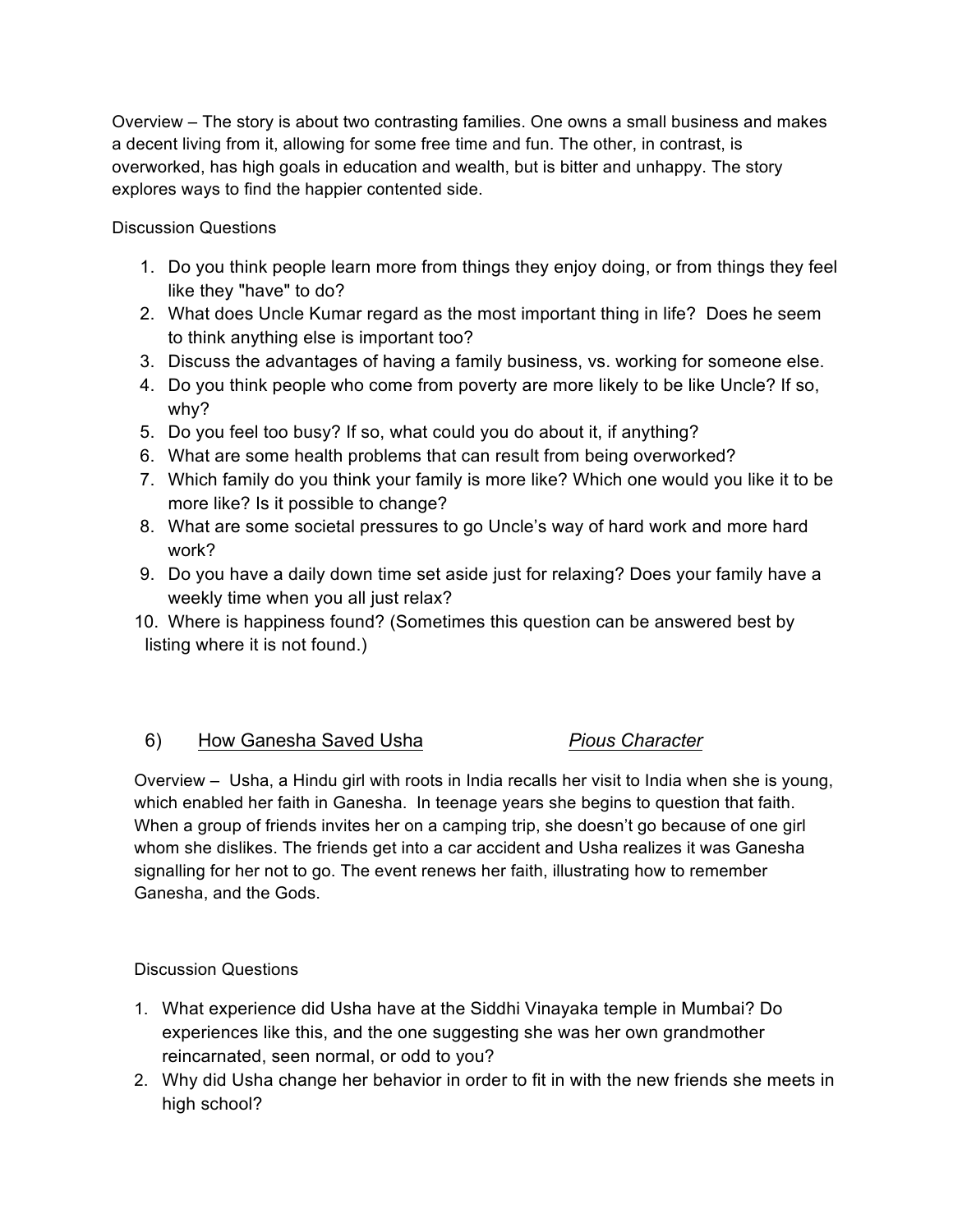- 3. How did the family ask Lord Ganesha for a sign to guide their decision? Do you watch for signs?
- 4. Why did Susan invite Nicole to join them on the trip? Do you have people you avoid for similar reasons?
- 5. If you have a vision, it is said it may be unwise to share it. Why does this not apply to Usha in this case?
- 6. What does age have to do with Usha's questioning of her beliefs? Have you ever questioned your beliefs?
- 7. Did Ganesha use His noose or His goad? Why do you think this?
- 8. What can we do, even in times of doubt, to keep in touch with Ganesha?
- 9. How do you know if something might be adharmic, and where can you receive advice for an action you might doubt?

10. Doe the concept of a pious character have a range to it, or is it 'either you have it, or you don't'? On a scale of 1 to 10, how pious do you think you are?

# 7) Little Miss Gandhi *Proficiency in Conflict Resolution*

Overview – Amala learns at a young age how to resolve arguments without getting others involved. She gets advice from her mother, and learns to excel at helping people resolve differences. In high school, she encounters friendship evangelism, and then uses her conflict resolution skills to stop the evangelism amongst her close friends. The example illustrates the value of having conflict resolution skills, both in getting along, and in helping others get along.

- 1. What are some reasons Mom wanted the children to learn how to settle their own quarrels?
- 2. Mom asked Nandi to repeat Amala's words. When Amala had been speaking, do you think Nandi had actually paid any attention and thought about what she was saying? Have you experienced this in yourself?
- 3. Why didn't Mom just tell Nandi to leave his sister alone? Is it realistic to expect to always have the time to talk it out?
- 4. Do you think it is right to make friends with someone in order to manipulate their beliefs, behavior, or simply to get something you want from them? Is this real friendship?
- 5. When was your last sibling fight? (If you have no siblings, think of a friendship spat.) How was it resolved, if it was resolved?
- 6. Do you think it's realistic for a Christian group to allow a Hindu to speak to them? Could that happen where you live?
- 7. What might happen if one side doesn't really want to solve the conflict, or doesn't see it as a conflict?
- 8. Are all conflicts resolved? What else can be the end result?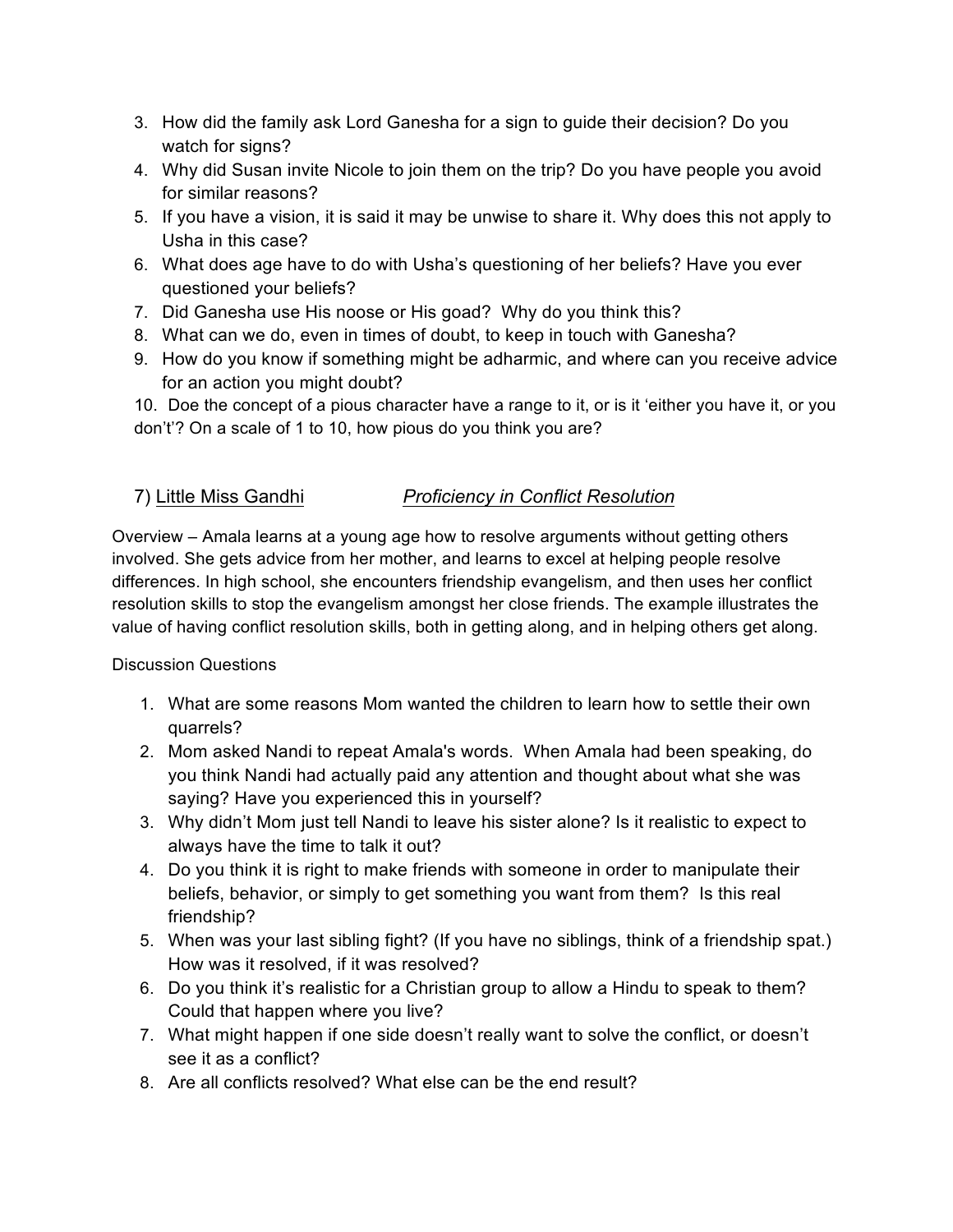- 9. In what ways does a mediator help? What do both sides generally have to agree to before it can work?
- 10. What happens if one person just gives in all the time to resolve any conflict? Is this true conflict resolution? What could the person who gives in do if it becomes a habit pattern?

# 8. The Value of a Hug *Parental Closeness*

Overview – Raj has what he thinks is a normal family, a mom who stays home, and two parents that get along. He doesn't realize it until he moves away to go to school and hears about other peoples' situations. By contrast, the story illustrates how parental closeness and love leads to happier lives for all around.

## Discussion Questions

- 1. Why didn't Raj's mother work outside of the home? What are some advantages of stay-at home Moms? What are some disadvantages?
- 2. This story illustrates the two extremes. What are some other situations that would fall between these two?
- 3. How does time spent together increase the bond between people?
- 4. Raj's friends often come over to his house after school? Do you have friends come over after school? What basic human need does this show?
- 5. At what age do children begin realising there are different parenting styles, and relationships that what they are brought up in?
- 6. Why did Raj change his attitude about hugging his father?
- 7. Do you think divorce is a good way for parents to settle their differences? Can any karmic challenge be avoided by refusing to face it? When might divorce be the best solution, if ever?
- 8. Who do you think is more likely to have a successful marriage, Raj, or David? Why?
- 9. What are internet matching sites, and what are some advantages and disadvantages? Do you know any couples who met this way?
- 10.What is your personal intention if you get married, for Mom to stay home, or not? What has brought you to this conclusion, or are you still undecided?

## 9) Ravi Meets Jasmine *Prejudice Free Consciousness*

Overview – Ravi is an Indian immigrant living in the US. Although his parents teach him not to be racist, when he meets Jasmine, a black student, at university, those teachings are tested. Ravi falls in love, and wants to have a love-marriage. Despite the many difficulties to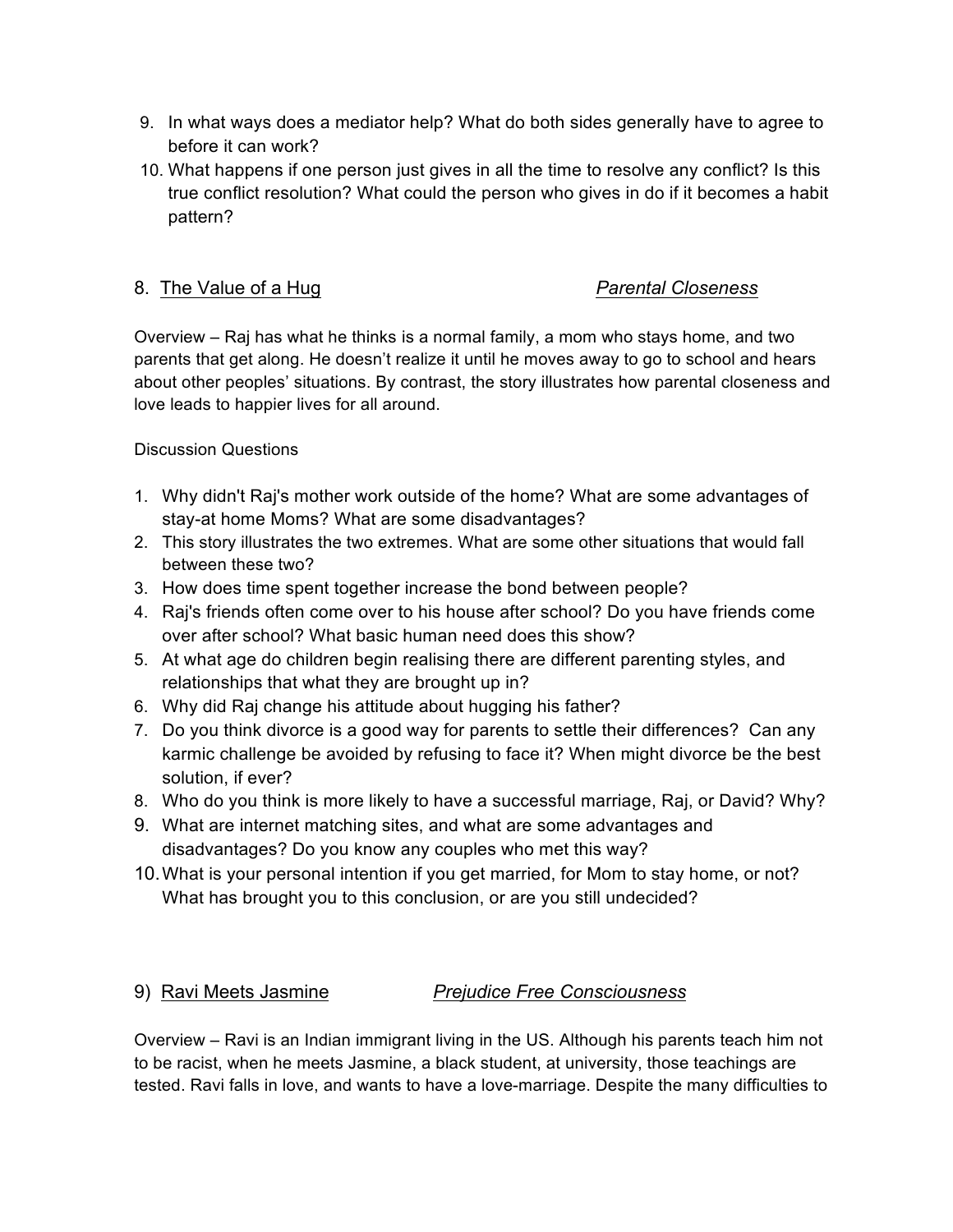overcome, the story illustrates how maintaining a prejudice free mind helps in for longer term harmony all around.

## Discussion Questions

- 1. Why do you think Uncle Shankar was so opposed to everyone in the world who wasn't a Tamil Brahmin? What is the source of such bigotry?
- 2. If husband and wife have similar upbringings, they will usually have fewer misunderstandings and conflicts. Do you think Ravi's upbringing is more similar to that of an American-raised girl or one raised in Tamil Nadu?
- 3. Why do you think it was so important to Ravi's parents that he marry a girl of their choosing?
- 4. This story seems to be only about Jasmine learning Ravi's culture. Do you think Ravi is also earning Jasmine's? Should he be?
- 5. If you know someone who is tough on the street, or a bully in school, and also a different race than you, is it racist to avoid them?
- 6. If you have bigotry or racism in you, and you recognise it, what can you do about it?
- 7. Are there bigots in your life? How do you relate with them?
- 8. Are you expected to marry within your own race? Religion? What are your personal ideas on it? Do they differ from your parent's?
- 9. If friends of yours make racial slurs, do you stay silent, or confront them? Why?
- 10. What factor that could include prejudice (gender, age, race, religion, language, looks) is the most difficult for you to work on within yourself? Why?

## 10) Making our Marriage Work *Preserving Commitments*

Overview – This story is a continuation of the last story. Done in first person, Ravi reflects back on how his marriage worked out, the problems, the solutions. It contains hints and ideas on how to understand and get past the rough spots in a marriage. The strategies could be applied to other commitments, like job contracts, or vows to a lineage.

- 1. Love is a very powerful emotion, and powerful emotions can cloud our thinking. Have you ever been influenced by emotion to do something against your better judgment?
- 2. Sometimes people remain silent for months about something that bothers them—just getting more and more upset until they explode in anger. Do you think Ravi and Malli's first argument was entirely caused by his tossing his coat on the chair?
- 3. Sometimes, even when we are not upset, we try to ignore warnings about something we really want to do. (Desire—wanting—is another powerful emotion.) Is it wiser to